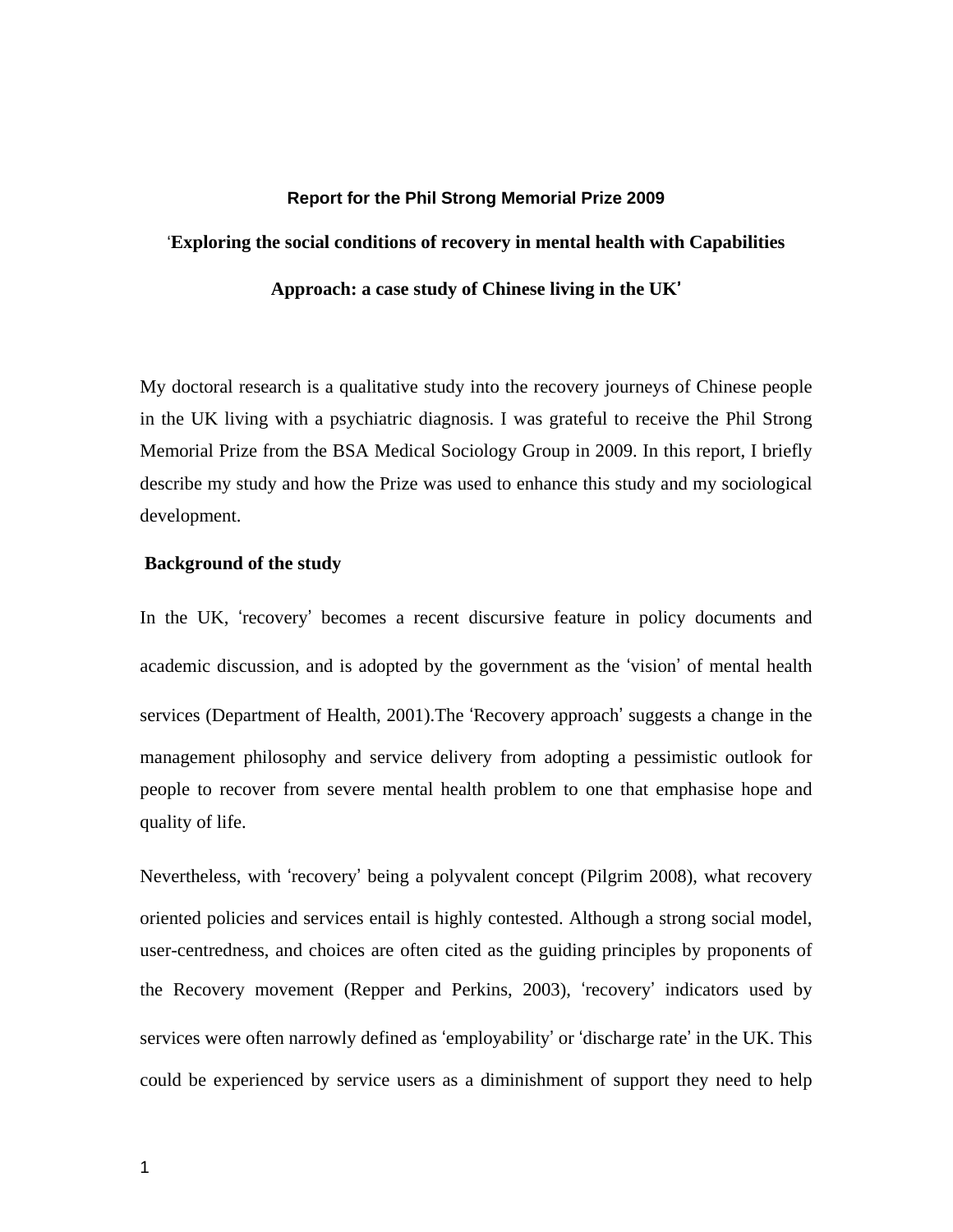them lead a meaningful life they defined themselves. It is important to problematise such interpretation of 'recovery', especially if we are to respect and foster the diversity of life people have been living or want to live.

In this research, Chinese communities in the UK are chosen as a case study for the above purpose. Chinese communities in UK are relatively 'invisible' in UK literature about mental health. They are regarded as 'hard to reach' or 'self-contained' communities which 'performed well' in health indicators. Chinese people living in UK are often portrayed as a homogenous group living 'independently' who can cope themselves. It is important to give voices to the invisible Chinese mental health service users in the UK and examine their lived experience when accessing their diverse expectations and needs.

'Intersectionality analysis' (e.g. Collins et al, 1995; Anthias, 2006) and Capabiltiies Approach (CA) (Sen, 1999; Nussbaum, 2000; Hopper, 2007; Davidson, 2009) are adopted to discern the common and different structural barriers and facilitating factors for recovery**.** Given that a person can be disadvantaged, not just as a member of an ethnic minority and a mental health service user, but also because of gender, age, (physical) disability and sexuality, I will analyse how 'intersectionality' of different power inequalities result in the different challenges that people face.

CA is used as the heuristic framework to evaluate the recovery process because of its emphasis on individual's agency and human diversity. Capabilities in CA are understood as 'substantial freedom'. CA uses what a person is capable to 'do and be' as the evaluative spaces to access quality of life. In this research, I analyse how Chinese service users' capabilities, with (mental) health as one capability, were diminished, and whether throughout the recovery journey the professional or personal supports they receive are capability enhancing or diminishing.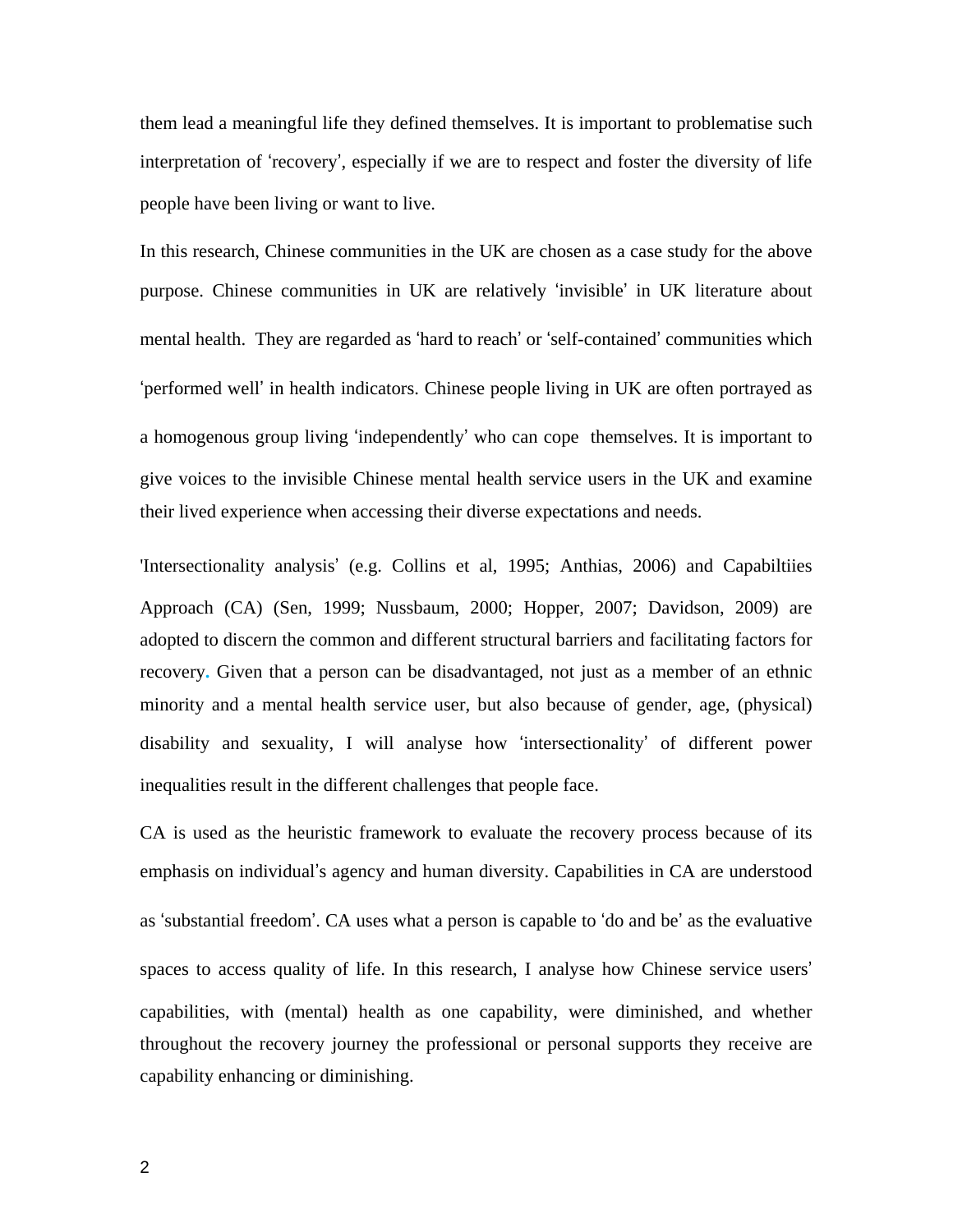# **Aims and objectives**

This study aims to critically explore the social conditions that facilitate and hinder the recovery of Chinese mental health service users in the UK. Its objectives are:

- 1. To give voices to Chinese mental health service users in the UK
- 2. To explore their lived experiences with a focus on 'what they recover from and what they recover in'.
- 3. To use intersectionality analysis and Capabilities Approach to uncover the hindering and facilitating factors in their recovery journeys, and discuss how different cultural and structural factors constitute these barriers and facilitating conditions.
- 4. To discuss in what way capabilities approach is useful in informing recovery policy and evaluating recovery.

# **Methods**

In-depth biographical interviews with a focus on (mental) health incidents have been carried out with 22 self-identified Chinese living in the UK. Purposive sampling was used to capture the diversity in Chinese communities. Participants were recruited through Chinese community centres in three cities. Participant observation in the community centres was carried out whenever possible so as to understand the context of the community they live in. Interviews were recorded unless the participants objected and were fully transcribed. Thematic analysis was carried out.

#### **Progress to date**

I am currently writing the data chapters. Thematic were grouped according to the different stages of participants' recovery journeys, namely 'pathway to care, 'experience